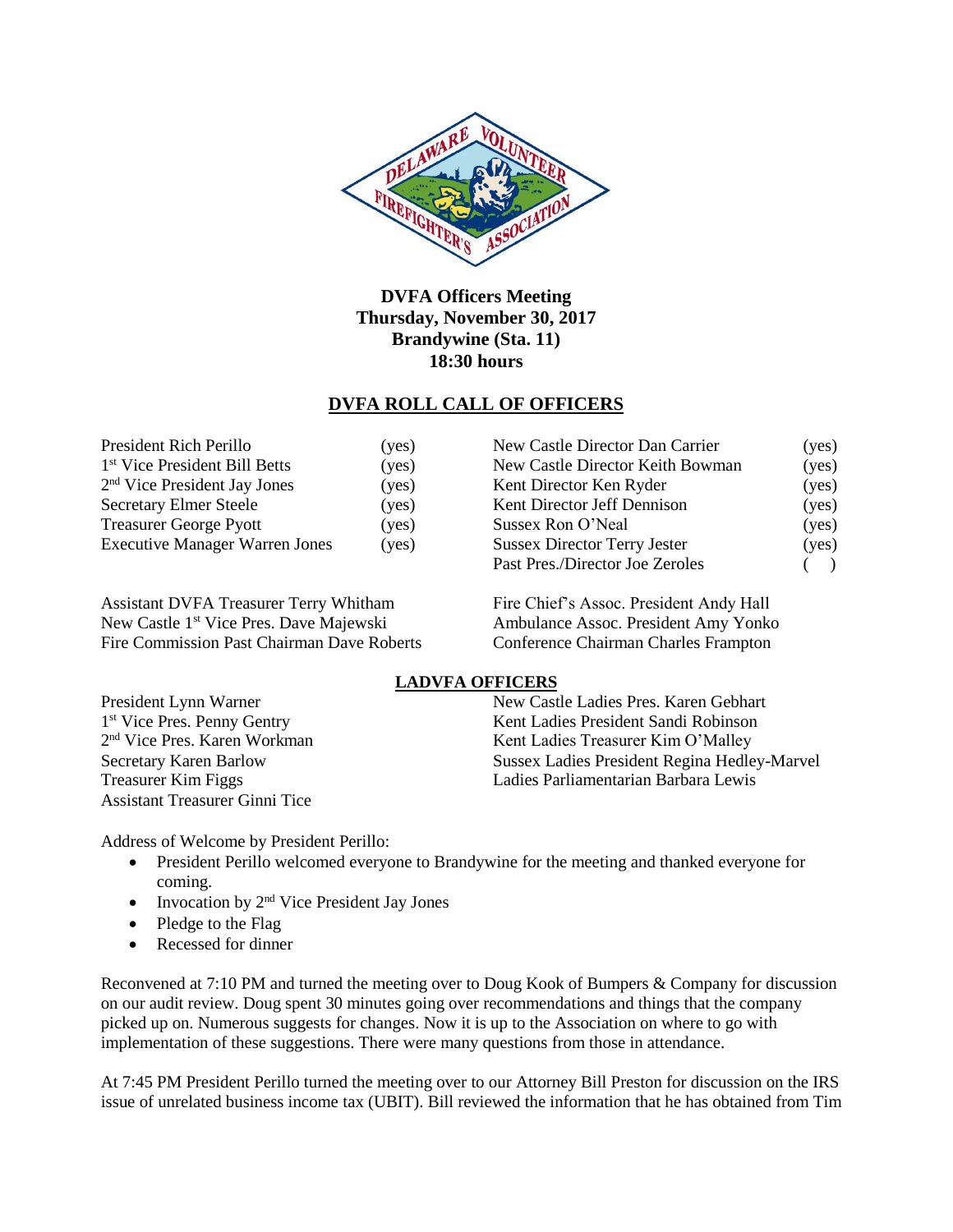Snyder, an attorney that specializes in IRS tax issues. Bill spent 45 minutes going over what was in Tim's report. Andy Hall gave some info on what happened at Townsend Fire Co. when the IRS came in and reviewed their books. There were lots of questions regarding this issue, especially from the ladies in attendance. Will keep everyone posted as things move forward.

Copies of both of these reports are available at the office.

President Perillo brought the Brandywine ladies out and thanked them for the meal that was prepared tonight. A round of applause was given to thank them.

#### **ASSOCIATION REPORTS:**

- LADVFA: President Lynn Warner gave her thanks for the invitation to attend the meeting tonight. She introduced the ladies that were in attendance. She said that she was a little confused with all of the information that had been put out tonight.
- DSFCA: President Andy Hall gave his thanks for the invitation to attend the meeting tonight. Glad to be here. Introduced his officers that were in attendance.
- DSFPA: President Cheryl Kelly was absent
- DSEMSA: President Amy Yonko said she was looking forward to the coming year. She had no other officers with her tonight.

## **OFFICER REPORTS:**

President Rich Perillo discussed the following: **(copied and pasted from original written report)**

 We attended the Volunteer Combination Officer's Section Seminars in Clearwater Beach. The seminars I had attended had information that we can use for our up-coming conference seminars or if we decide to have a symposium. Best practices used by individual departments, why recreate the wheel. One company may have ideas that other companies could use. Their ideas may not be able to fit all of your needs but possibly part of some of your company's needs. Putting out the fires in your fire house. Do I need to go any further on that? This is part of retention. Once we are able to get Jane and John in the fire house, what do we do to lose that individual? Our younger generation use their telephones and computers for everything. This is one of the ways we need to capture their generation to join the fire service. As one instructor stated, you have 8.5 seconds to get their attention, after that, we have lost them.

I know that your President Betts will be composing a combination for what all of us had attended, this will be put on the web site for you to view.

 Earlier I had mentioned the symposium. What is your feeling on the Association hosting another event? If we do this do you want us to get someone from another state or do you want us, our fire company leadership to do this. Such as give a best practice power point presentation. Leadership Program?

We could have a Chief and President from each County ask their leadership if they are interested in doing this. If they are they could send them a power point presentation for them to review. What does their company do that others may be able to use to? Recruitment and retention tools? Have a round table discussion on topics of their choice, have our younger generation included, allow them to talk, we may able to learn something.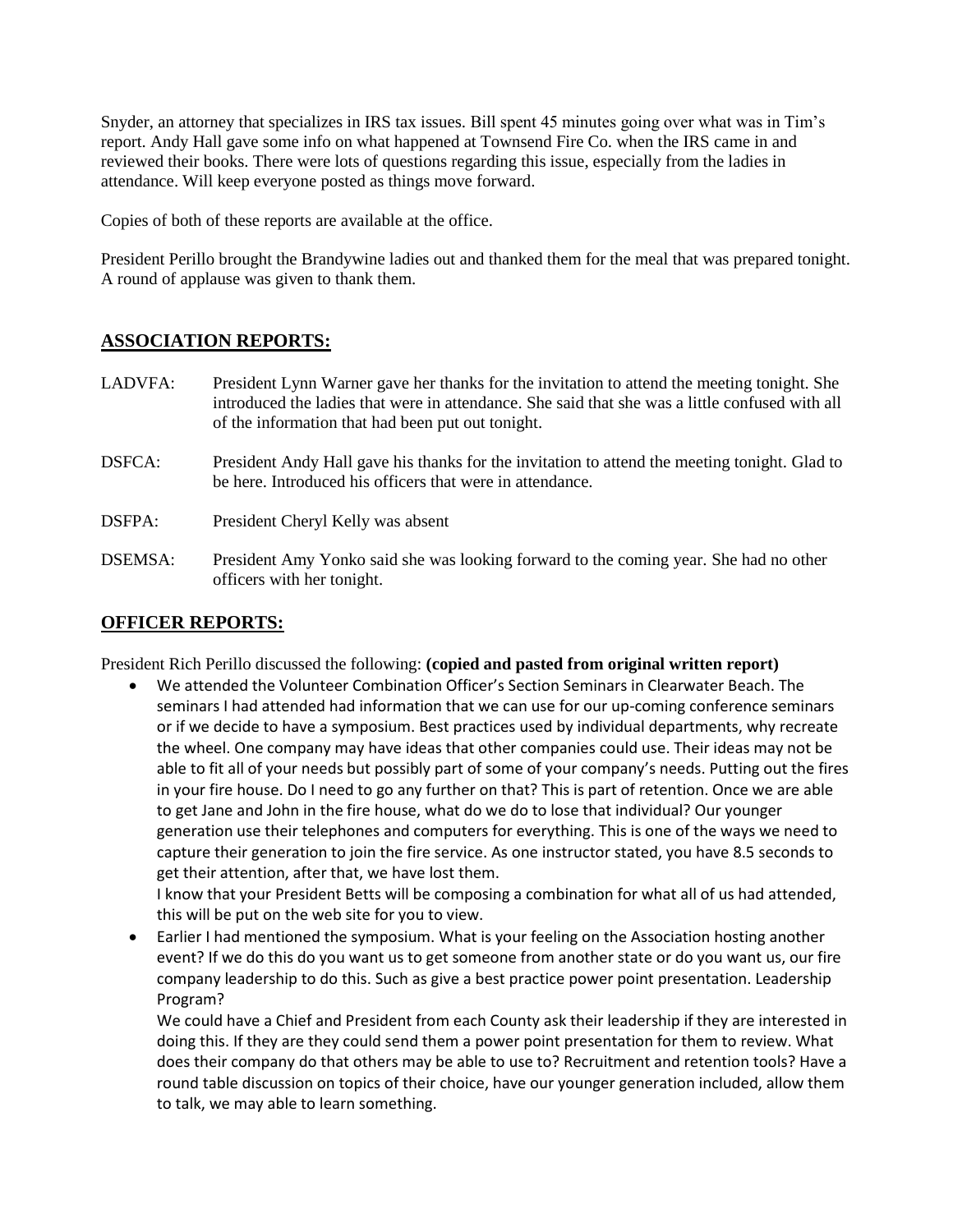- I would like for the current Director's to work on the DVFA President's handbook. This handbook should help the incoming Presidents while they are in office. Our current handbook is on our website. We, the current Presidents will assist in this endeavor.
- I would like to have the current County Presidents work on the Fire Company Presidents handbook. This book should give the necessary dates forms are due and to whom they are due to. This can help new and current Company Presidents. Once both of these have been completed they will be put on the DVFA web site.
- As we heard from Mr. Kook, do we want to have an outside agency do our monthly pay roll? His firm will do the pay roll and quarterly taxes for us for a fee. This is approximately \$70. Per month.

#### *Motion by Dan Carrier and second by Terry Jester to hire Bumpers & Company to handle our payroll. Motion carried*

- Mr. Kook recommends our Association adopt the policies he had mentioned. We will do this so we are compliant with the IRS. As Mr. Kook is aware, we have already purchased the workers compensation for the Executive Manager and we had purchased the Officer's and Directors liability insurance policy. We will adopt a credit card policy for each person that holds a credit card for this Association. Mr. Kook stated in an email that it is not necessary for the Association to have 2 treasurers, one to do the regular Association business and one to do the conference account. If QuickBooks are used properly, we can do this by having separate cost centers.
- Mr. Kook had a list of other recommendations that this Association will look at, review and adopt. We need to have the by law committee propose changing the by laws from the Association having an annual audit to an annual review.
- Mr. Kook has brought to our attention that we have an account with over \$3,000.00 in it. This account balance is from companies that paid their annual pensions. We have since found out that the past treasurer had kept some overpayments and late payments in this account. We need to repay these companies. We are looking in to how to do this?
- The lap top the past treasurer had will be returned to the Association. Once this has been done we have received everything.

## 1 st Vice President Bill Betts discussed the following: **(copied and pasted from original written report)**

 I have to agree with the information that President Perillo brought up, and I reported that we have faced many obstacles over the past year and a half, but we are slowly making headway into solving these obstacles. This is continuing to be a learning experience with the reports from our attorney Bill Preston, and the Auditing firm of Bumpers, with information from Doug Kook. WE have implemented many of the procedures that he submitted to us. It has been a very good working relationship with the President and the 2nd VP.

2<sup>nd</sup> Vice President Jay Jones discussed the following:

- Possible new format for the symposium
- Direct symposium funds to Conference seminars
- Up-dating website. Problems with the webmaster

Secretary Elmer Steele discussed the following:

- Working with the Treasurer with regards to Conference income & expenses
- Working with the site selection committee to prepare a bid package for 2019 and beyond

Treasurer George Pyott discussed the following:

• Working on the recommendations from Bumpers and Company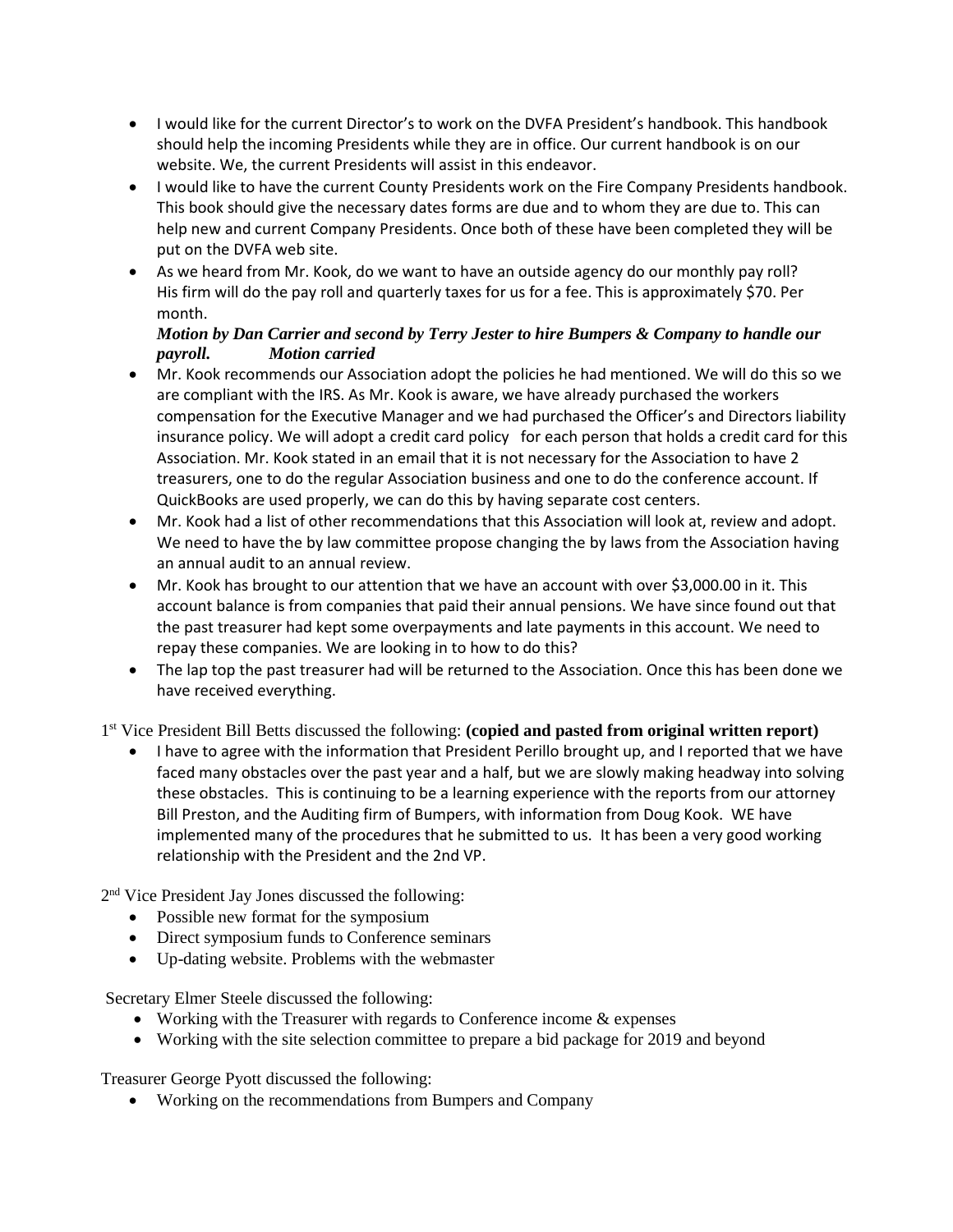- Stated that 2017 Conference is \$38,757.03 to the good, at this point
- Read off the balances of the various accounts

Delaware State Fire Prevention Commission Past Chairman Dave Roberts stated:

- New Chairman is Alan Robinson
- New Vice Chairman is Ron Marvel
- Next meeting is December 19 at the Fire School

Conference Chairman Charlie Frampton reported:

- Held their first meeting last Monday
- Souvenirs are being reviewed by the DVFA and LADVFA Presidents
- Registration cut-off date will be July 15. Late registrations will result in no name badges
- Looking to put the Friday night dance back into the DVFA hands

Mutual Relief Chairman Steve White was absent

 Ginni Tice gave the report regarding the meeting that is to be held on Sunday, December 3 at the Fire School at 10:00 AM

DVFA Foundation Steve Austin was absent

#### **Director reports:**

Past President/Director Joe Zeroles was absent

New Castle County Director Dan Carrier reported:

• New Castle is working with Bill Webb and the CFSI folks to put on a program honoring Lou Amabili at this year's CFSI dinner.

New Castle County Director Keith Bowman discussed:

- VCOS seminar. Great speakers, lots of valuable information
- 1<sup>st</sup> Vice President Dave Majewski talked about the website
- Talked about younger members and duty crews

Sussex County Director Terry Jester stated:

- Administrative leadership classes are really needed
- Sussex had a great legislative day at the Georgetown Fire School grounds
- Ron O'Neal will replace Ray Stevens on the DVFA Foundation from Sussex County

Sussex County Director Ron O'Neal talked about:

- Some leadership management classes are offered by the Fire School
- Glad to see the use of a payroll firm
- Need to review the structure of the DVFA luncheon at Conference

Kent County Director Ken Ryder asked:

• Can we share the information that has been talked about tonight at the County level? Yes you can

Kent County Director Jeff Dennison stated:

• Issac Willis replaced Allen Metheny on the DVFA Foundation from Kent County